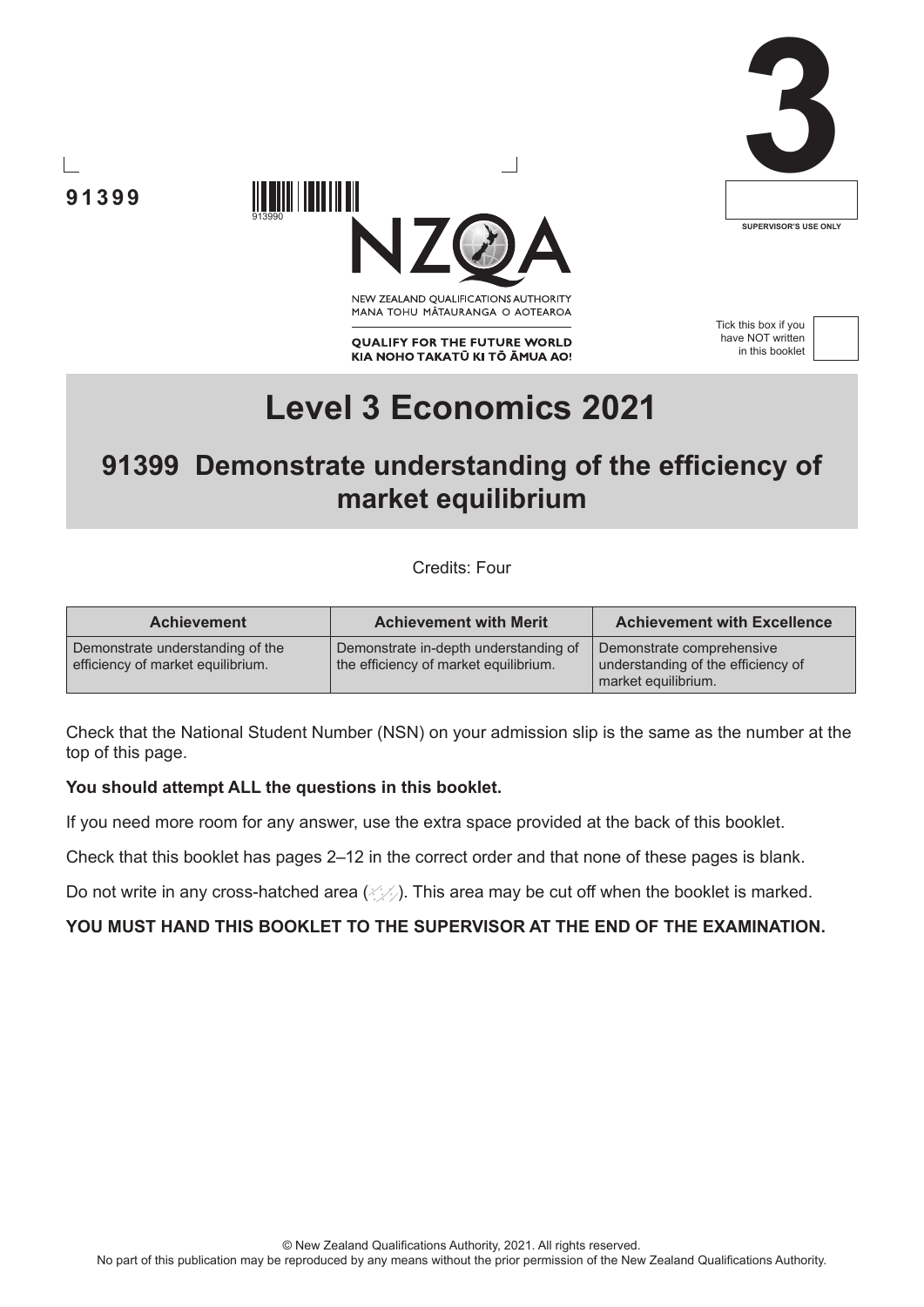Warmer Kiwi Homes is a four-year government programme offering grants covering a significant portion of the cost of insulation and heating for low-income homeowners.

- (a) On Graph One, below, show the price the home insulation and heating producers receive after the subsidy. Label this price  $\mathsf{P}_{2}$ .
- (b) On Graph One, clearly shade and label:
	- (i) the change in consumer surplus
	- (ii) the change in producer surplus
	- (iii) the deadweight loss (if any).



(c) How will the subsidy impact allocative efficiency in the New Zealand home insulation and heating market? Explain in detail.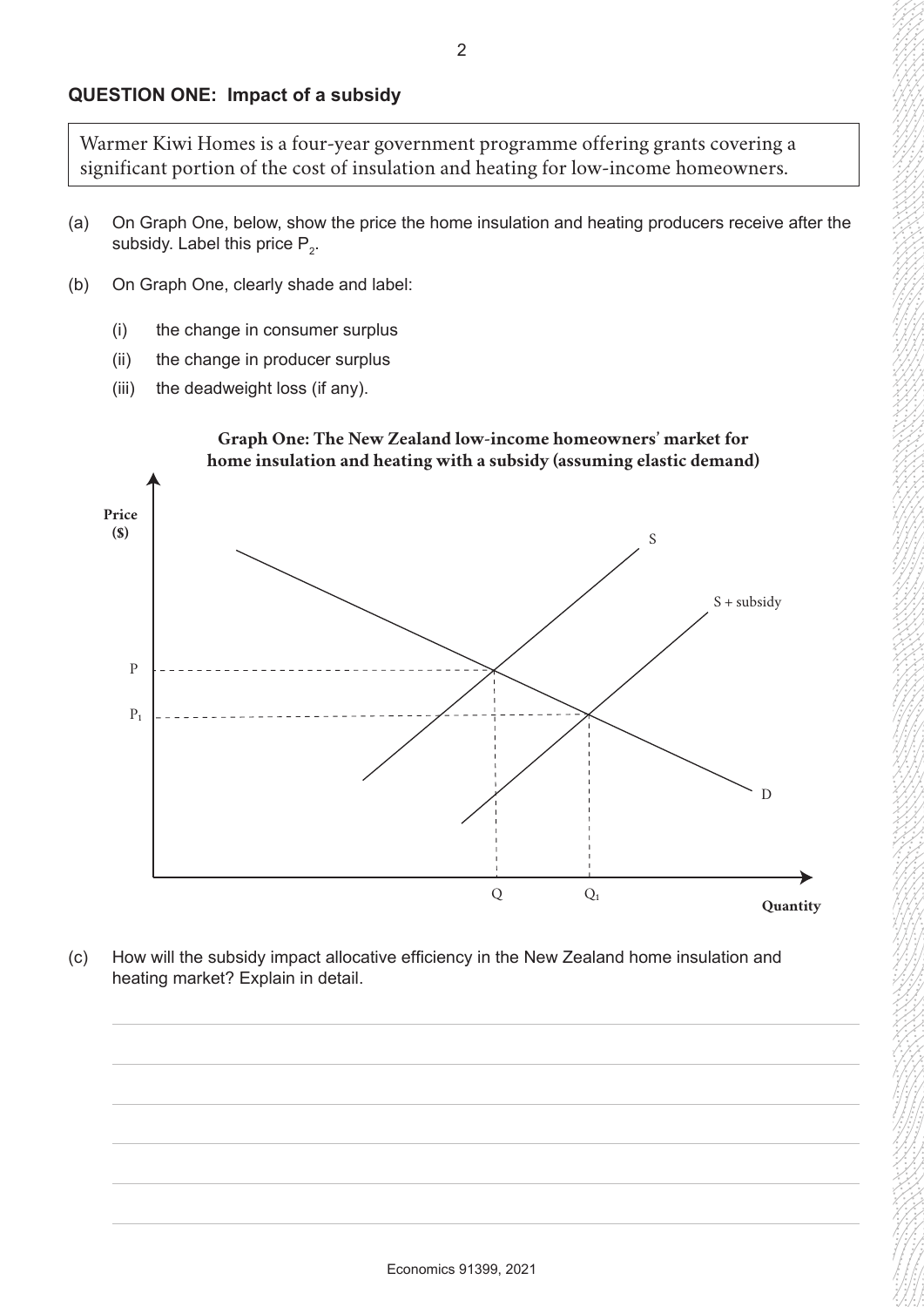- (d) Compare and contrast the impact of the home insulation and heating subsidy on consumers and producers. Refer to Graph One and explain:
	- (i) How does the subsidy impact consumer surplus?

(ii) How does the subsidy impact producer surplus?

- (iii) Why might the price elasticity of demand for heating and home insulation for some low-income homeowners be elastic? Give two reasons.
	- (1)  $(2)$
- (iv) What is the effectiveness of the subsidy in significantly increasing the number of low-income homeowners who have home insulation and heating? Assume these homeowners have elastic demand.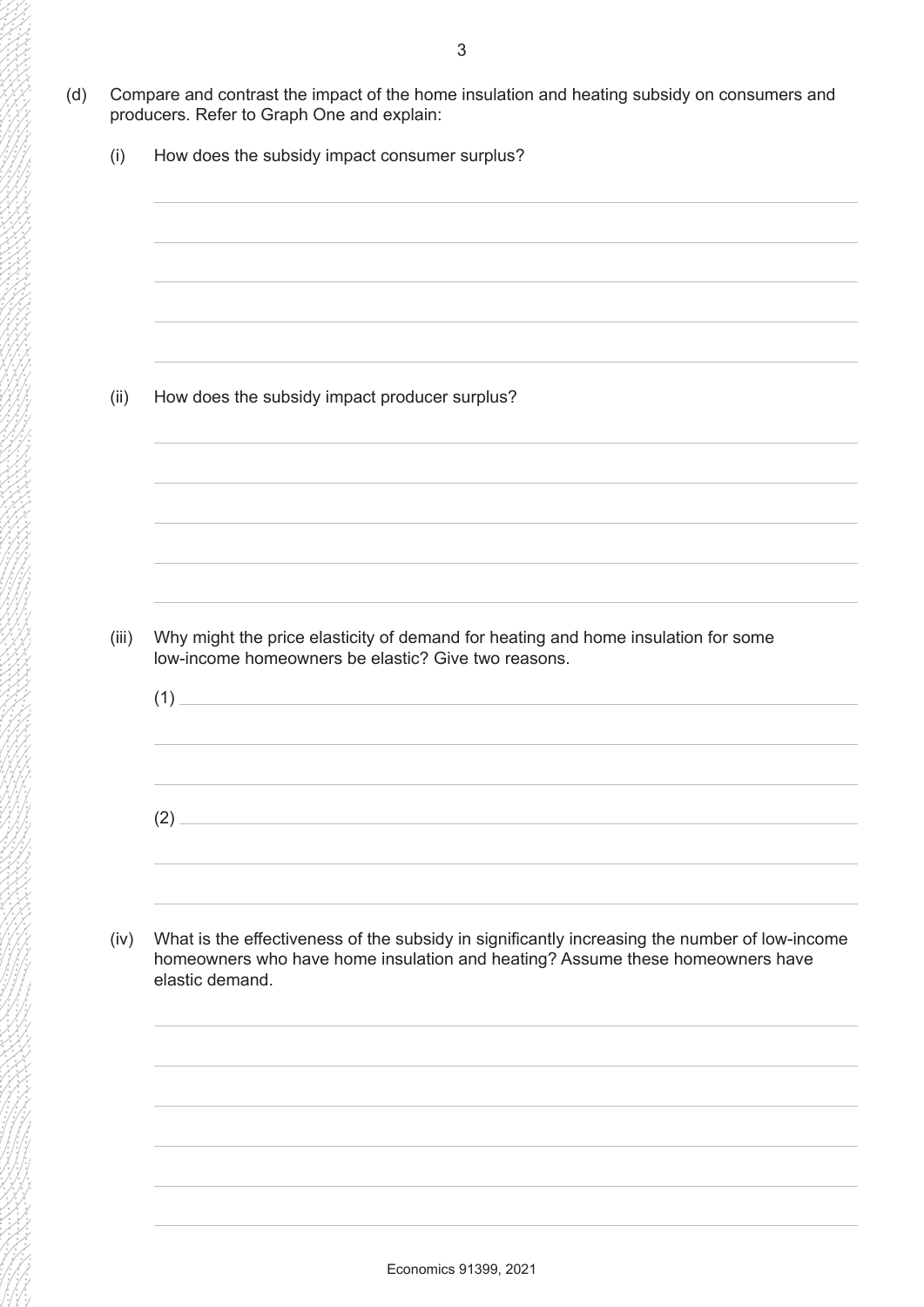#### **QUESTION TWO: Impact of a maximum price control**

New Zealand currently does not use price controls for medication. However, in many other countries governments regulate how much a medication can cost. For example, Canada's Patented Medicine Prices Review Board requires that a new medication cannot cost more than the median price of the drug in other countries. Countries in the European Union use similar pricing constraints.

Source (adapted): https://www.goodrx.com/blog/why-are-prescription-drugs-more-expensive-in-the-us-than-in-othercountries/



**Graph Two: The New Zealand market for a medication after an increase in demand**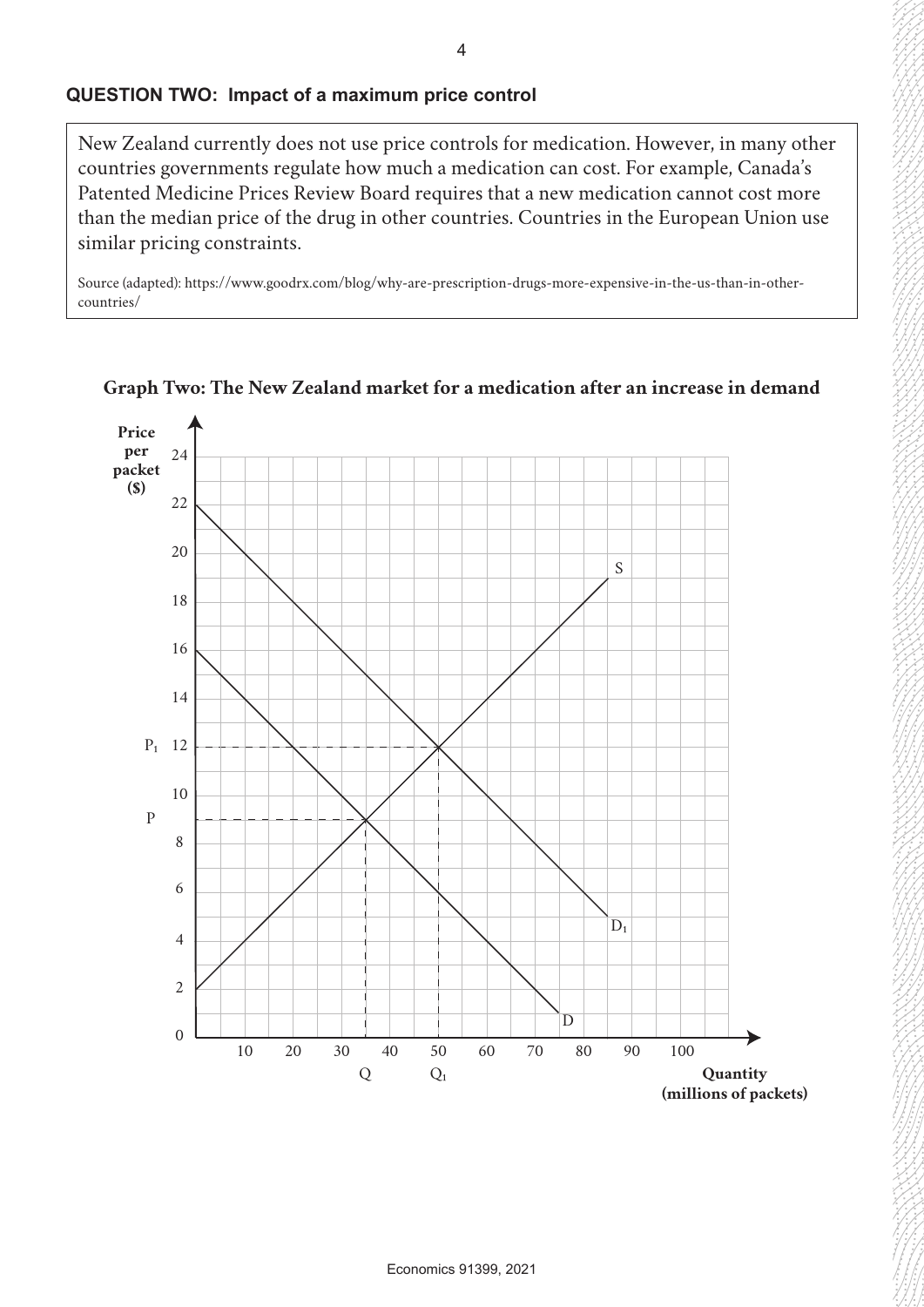(a) How would an increase in demand for this medication result in a higher equilibrium price and quantity? Refer to the relevant numbers from Graph Two and the concept of market forces in your detailed explanation.

![](_page_4_Picture_1.jpeg)

*Please turn over* ➤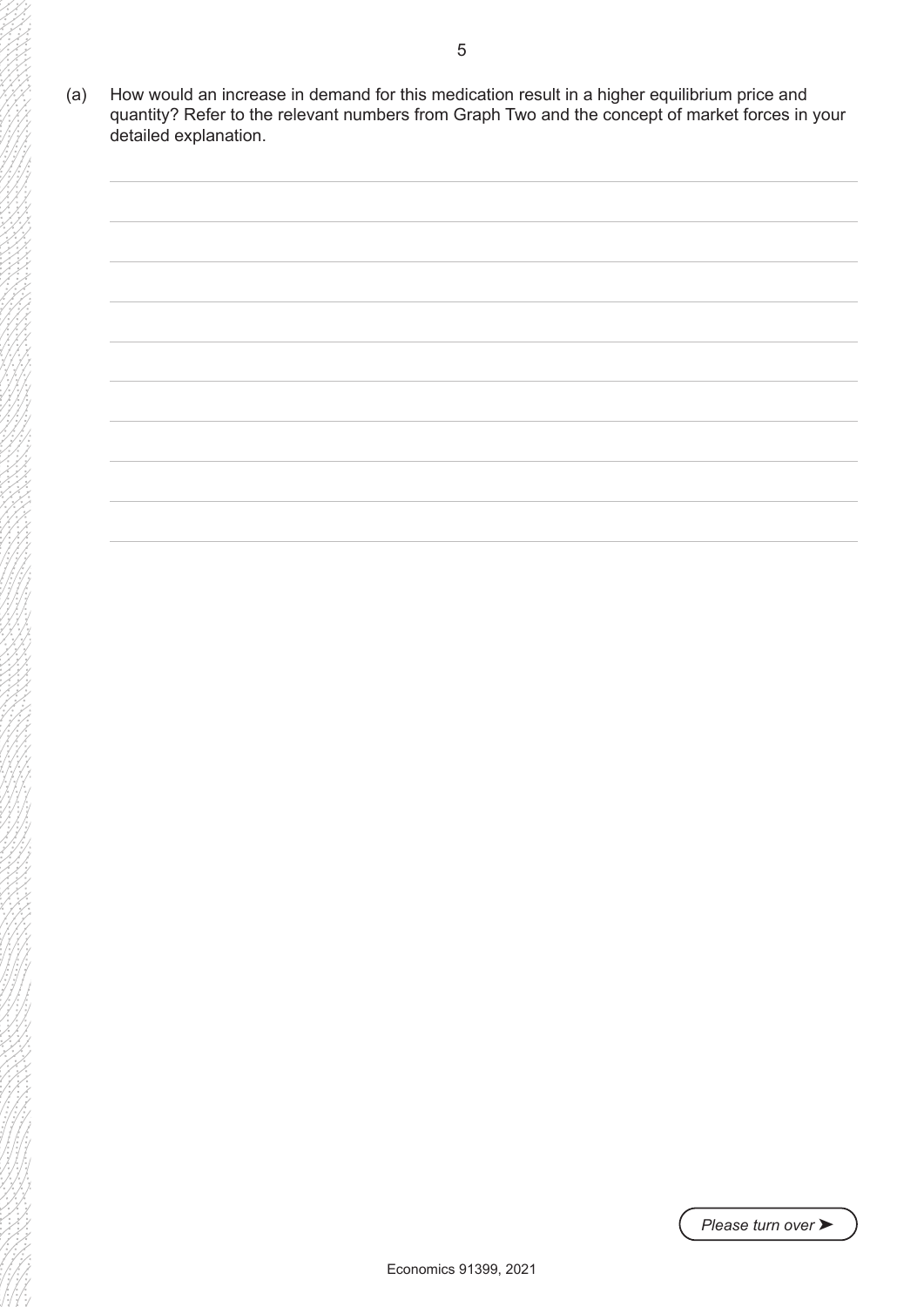If the Government is concerned that increases in demand would make the price for this medication unaffordable for some consumers, then they could impose a maximum price control of \$9 per packet.

(b) On Graph Three, show a maximum price control of \$9 per packet. Label the price Pmax.

![](_page_5_Figure_2.jpeg)

**Graph Three: The New Zealand market for a medication**

(c) Complete Table One, below:

**Table One**

|                                   | Value from Graph Three (specify increase or decrease) |  |
|-----------------------------------|-------------------------------------------------------|--|
| <b>Change in consumer surplus</b> |                                                       |  |
| Change in producer surplus        |                                                       |  |
| <b>Deadweight loss</b>            |                                                       |  |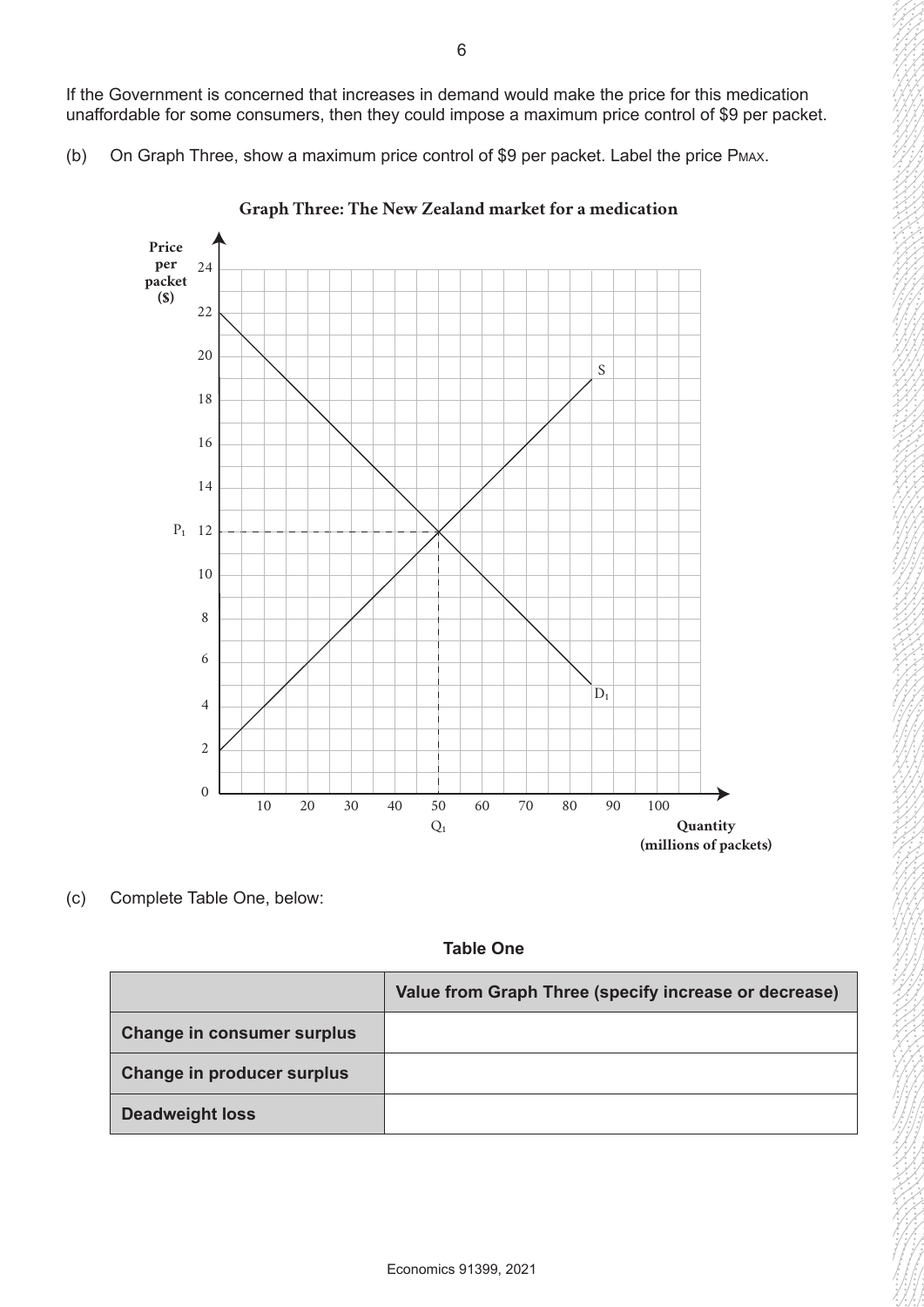- (d) Compare and contrast the impacts of this price control on consumers, producers, and allocative efficiency. Refer to Graph Three and Table One, and explain:
	- (i) How does the \$9 per packet maximum price control impact consumer surplus?

(ii) How does the \$9 per packet maximum price control impact producer surplus?

(iii) How does the \$9 per packet maximum price control impact allocative efficiency?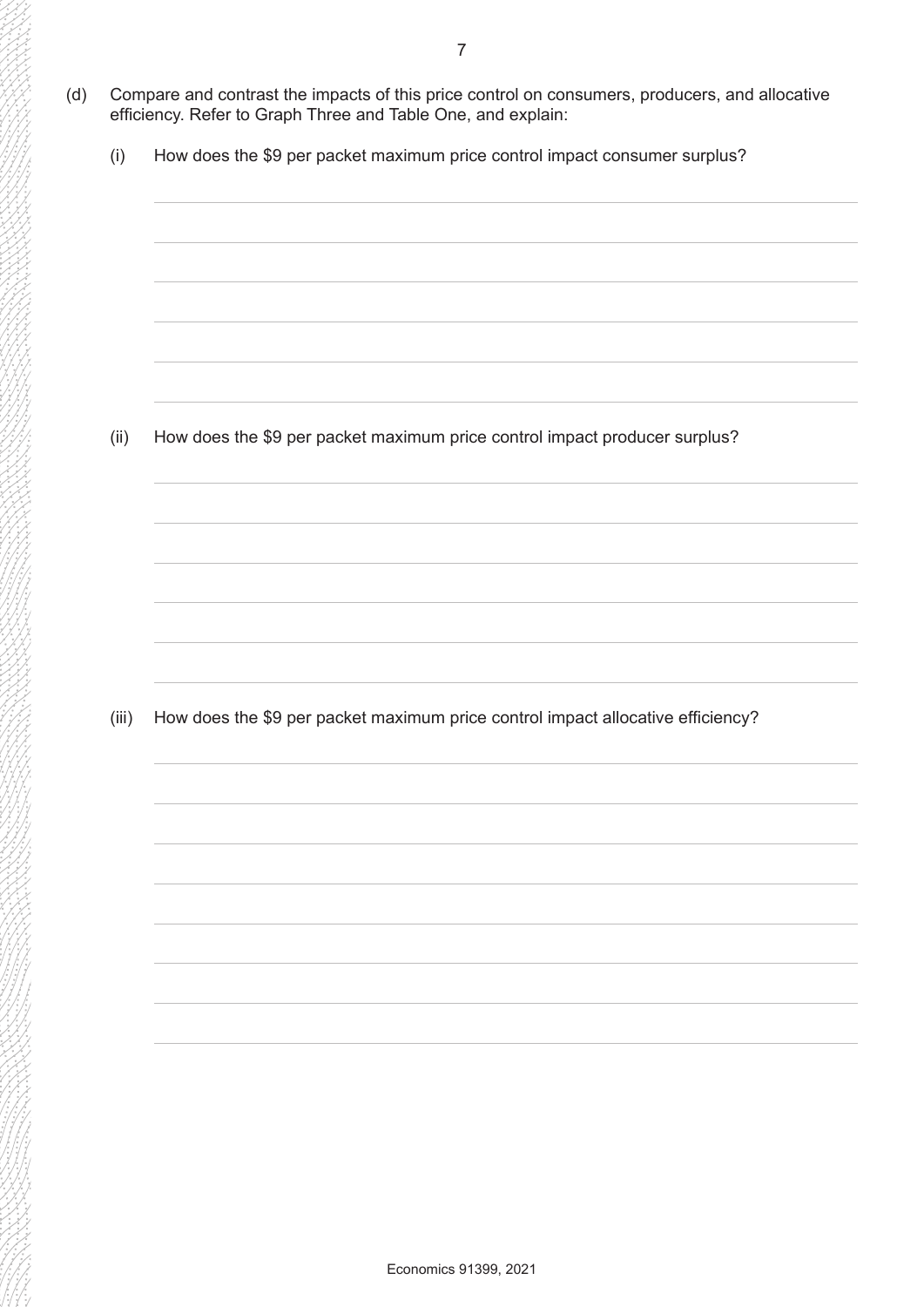## **QUESTION THREE: Impact of an indirect tax and a minimum price control**

Indirect taxes and minimum price controls are two policies the Government could use to reduce the consumption of harmful goods.

![](_page_7_Figure_2.jpeg)

- (ii) the change in producer surplus
- (iii) the total tax revenue collected by the Government  $\overline{\phantom{a}}$
- (iv) the deadweight loss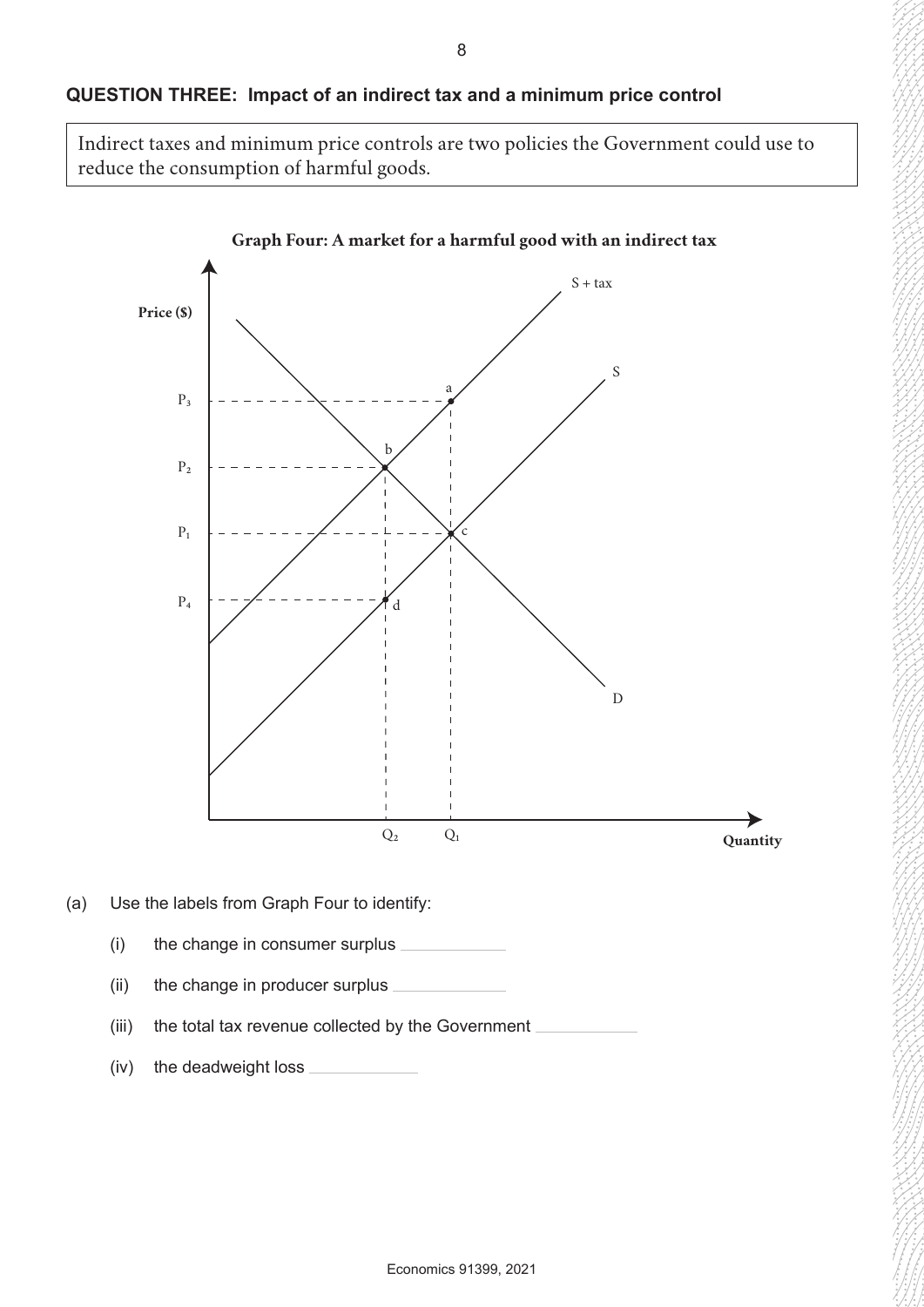![](_page_8_Figure_0.jpeg)

(iii) the deadweight loss

(c) Compare and contrast the impacts of an indirect tax and a minimum price control on the market for a harmful good. Refer to Graph Four and Graph Five, and explain:

(i) How would both policies impact consumer surplus?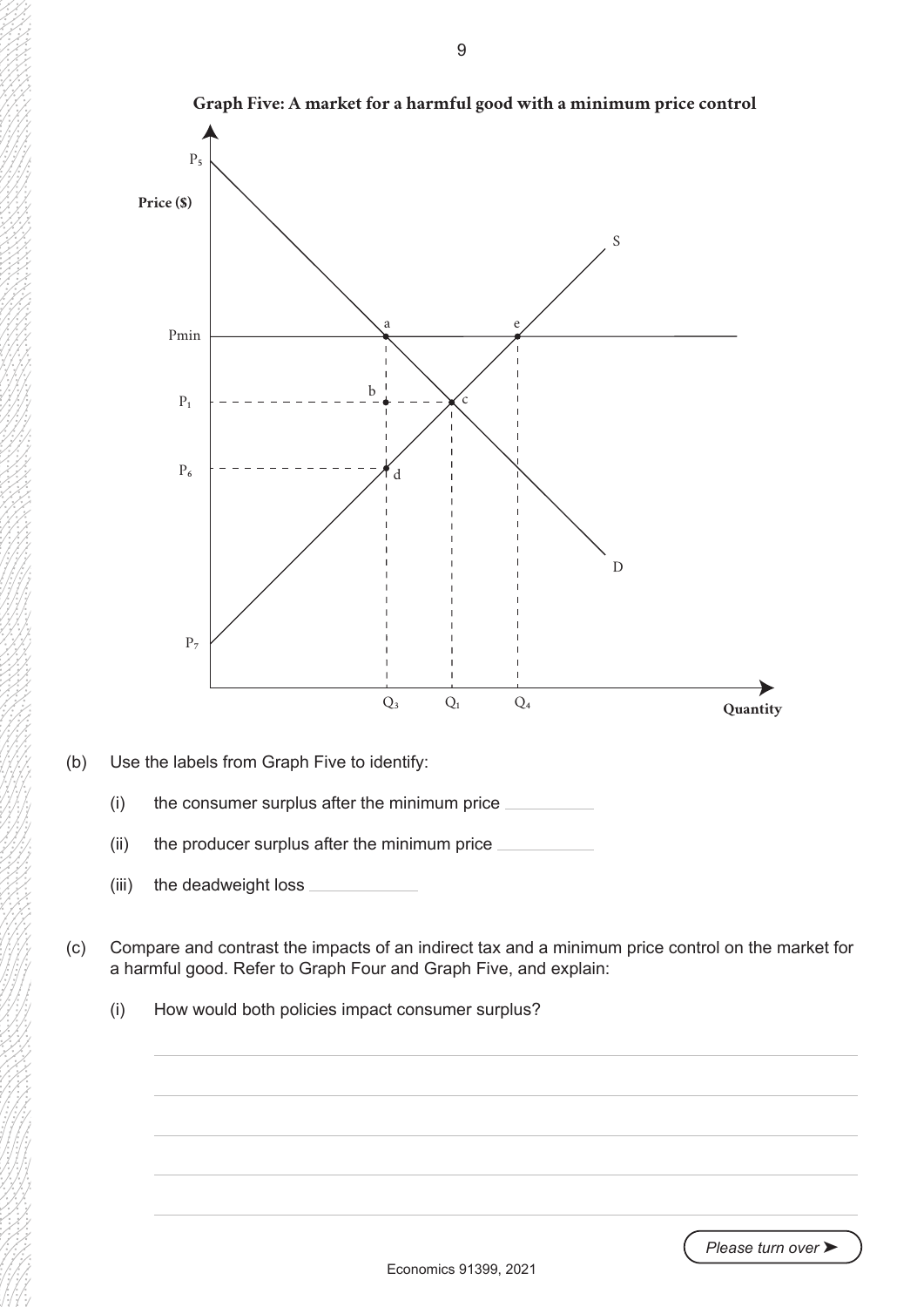(ii) How would both policies impact allocative efficiency? (iii) Which of the two policies would be less beneficial for producers? Why?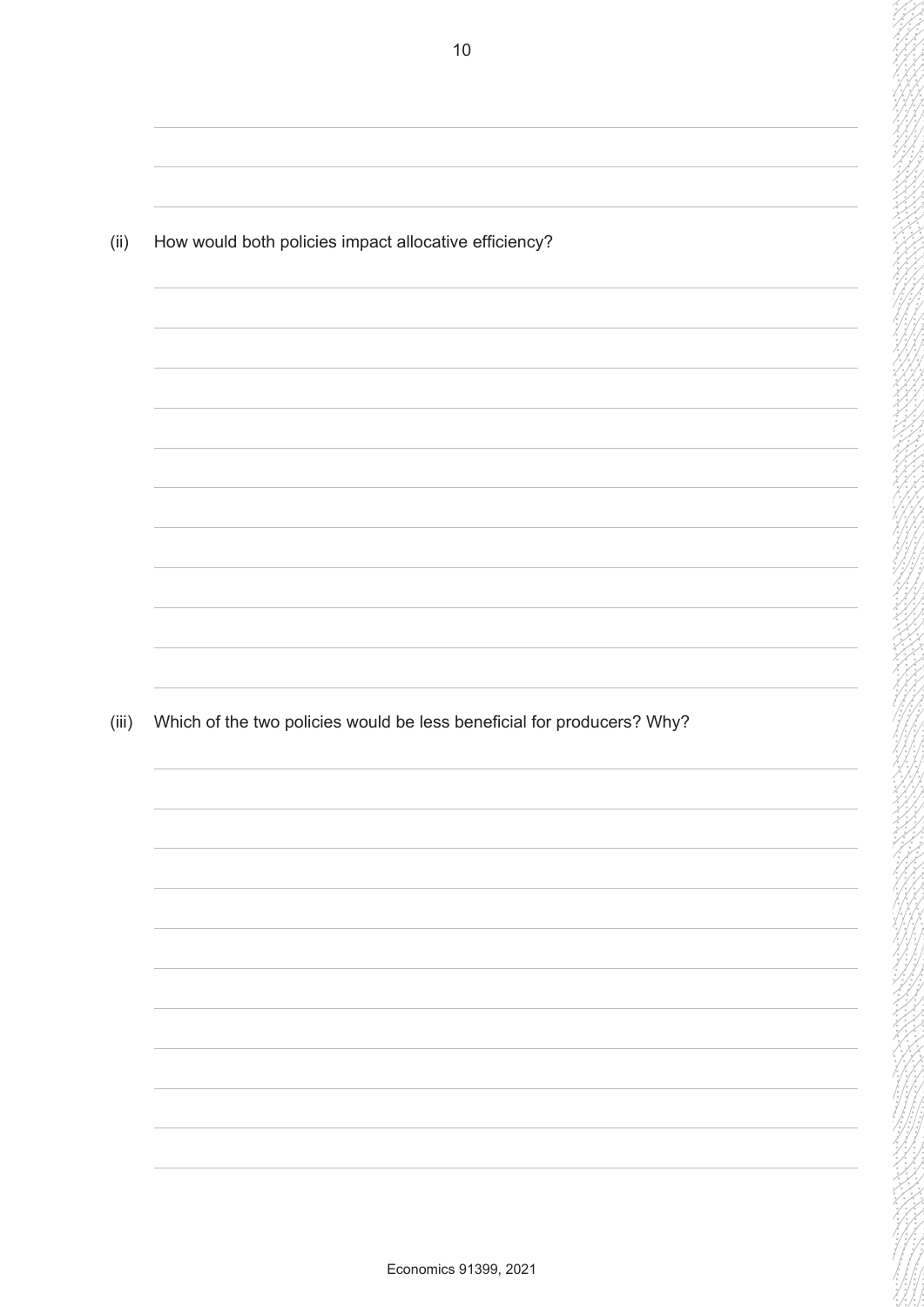| <b>QUESTION<br/>NUMBER</b> | Extra space if required.<br>Write the question number(s) if applicable. |  |
|----------------------------|-------------------------------------------------------------------------|--|
|                            |                                                                         |  |
|                            |                                                                         |  |
|                            |                                                                         |  |
|                            |                                                                         |  |
|                            |                                                                         |  |
|                            |                                                                         |  |
|                            |                                                                         |  |
|                            |                                                                         |  |
|                            |                                                                         |  |
|                            |                                                                         |  |
|                            |                                                                         |  |
|                            |                                                                         |  |
|                            |                                                                         |  |
|                            |                                                                         |  |
|                            |                                                                         |  |
|                            |                                                                         |  |
|                            |                                                                         |  |
|                            |                                                                         |  |
|                            |                                                                         |  |
|                            |                                                                         |  |